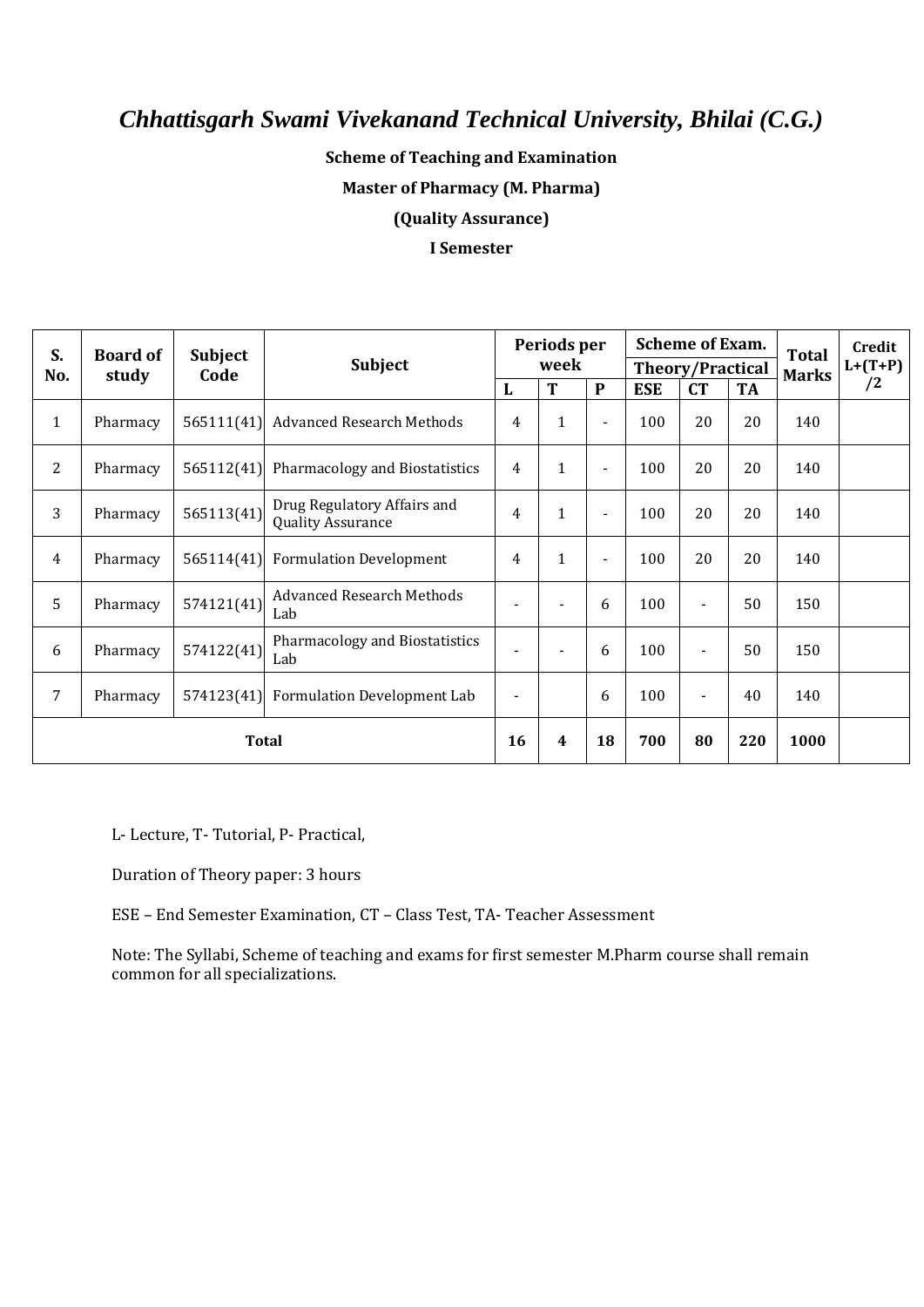### **Scheme of Teaching and Examination**

**Master of Pharmacy (M. Pharm)**

**(Quality Assurance)**

#### **II Semester**

| S.<br>No.      | <b>Board of</b><br>study | <b>Subject</b><br>Code | <b>Subject</b>                   |                | Periods per<br>week |                |            | <b>Scheme of</b><br><b>Examination</b><br><b>Theory/Practical</b> |     |      | Credit<br>$L+(T+P)$<br><b>Marks</b><br>/2 |
|----------------|--------------------------|------------------------|----------------------------------|----------------|---------------------|----------------|------------|-------------------------------------------------------------------|-----|------|-------------------------------------------|
|                |                          |                        |                                  | L              | T                   | P              | <b>ESE</b> | <b>CT</b>                                                         | TA  |      |                                           |
| $\mathbf{1}$   | Pharmacy                 | 574211(41)             | <b>Quality Assurance -I</b>      | 4              | $\mathbf 1$         | $\blacksquare$ | 100        | 20                                                                | 20  | 140  |                                           |
| $\overline{2}$ | Pharmacy                 | 574212(41)             | <b>Quality Assurance -II</b>     | 4              | $\mathbf 1$         | $\blacksquare$ | 100        | 20                                                                | 20  | 140  |                                           |
| 3              | Pharmacy                 | 574213(41)             | Validation & Calibration         | $\overline{4}$ | $\mathbf{1}$        | $\blacksquare$ | 100        | 20                                                                | 20  | 140  |                                           |
| $\overline{4}$ | Pharmacy                 | 574214(41)             | DRA & GMP                        | 4              | 1                   | ۰              | 100        | 20                                                                | 20  | 140  |                                           |
| 5              | Pharmacy                 | 574221(41)             | Quality Assurance -I Lab         | $\blacksquare$ |                     | 6              | 100        | $\blacksquare$                                                    | 50  | 150  |                                           |
| 6              | Pharmacy                 | 574222(41)             | <b>Quality Assurance -II Lab</b> | $\blacksquare$ |                     | 6              | 100        | $\blacksquare$                                                    | 50  | 150  |                                           |
| 7              | Pharmacy                 | 574223(41)             | Quality Assurance -III Lab       | $\blacksquare$ |                     | 6              | 100        | $\blacksquare$                                                    | 40  | 140  |                                           |
| <b>Total</b>   |                          |                        |                                  | 16             | 4                   | 18             | 700        | 80                                                                | 220 | 1000 |                                           |

L- Lecture, T- Tutorial, P- Practical,

Duration of Theory paper: 3 hours

ESE – End Semester Examination, CT – Class Test, TA- Teacher Assessment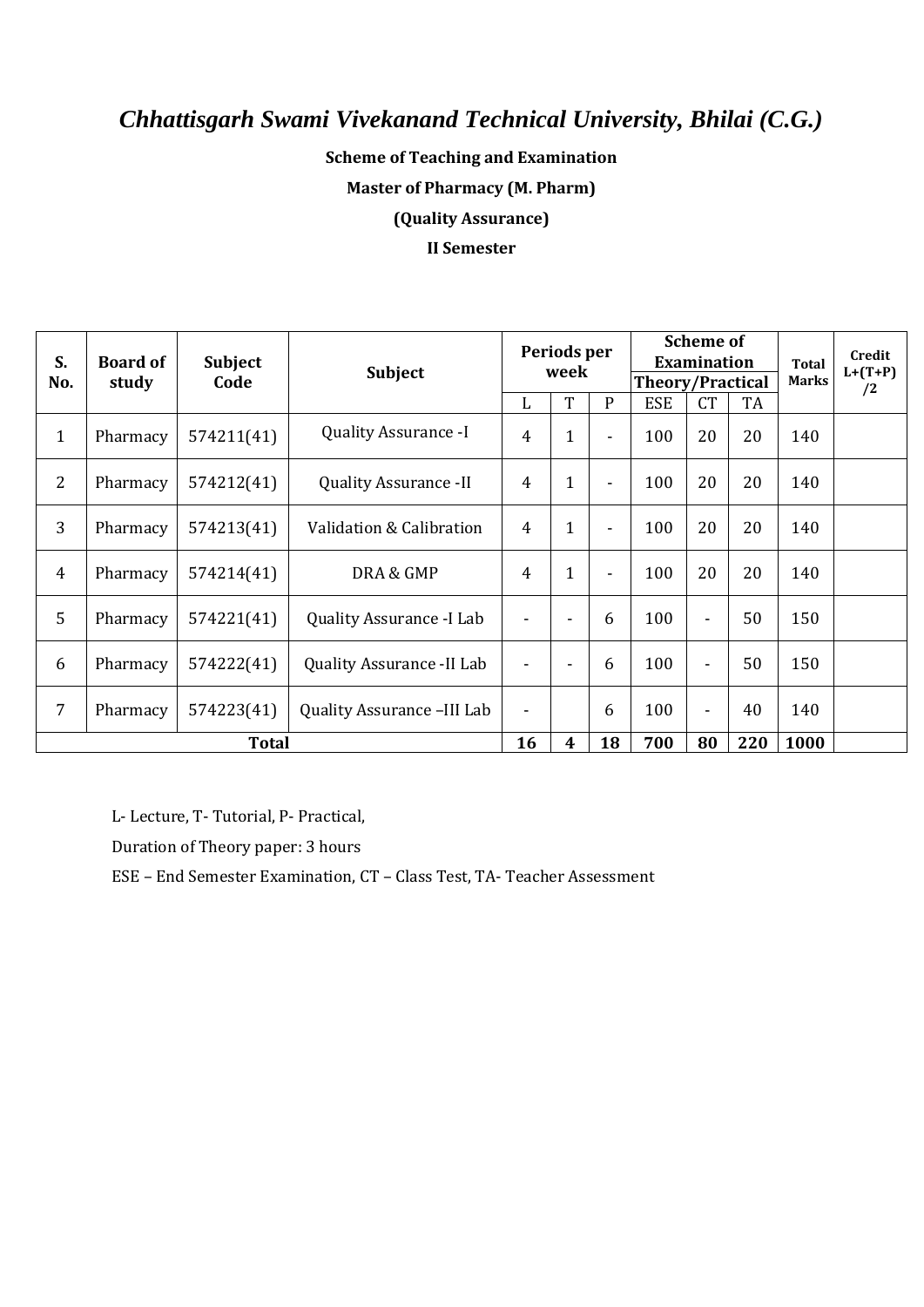### **Scheme of Teaching and Examination**

**Master of Pharmacy (M. Pharm)**

**(Quality Assurance)**

#### **III Semester**

| S.<br>No.    | <b>Board of</b><br>study | <b>Subject</b><br>Code | <b>Subject</b>                                                        | Periods per<br>week |   | <b>Scheme of</b><br><b>Examination</b><br><b>Theory/Practical</b> |            |           | <b>Total</b><br><b>Marks</b> | Credit<br>$L+(T+P)$<br>/2 |  |
|--------------|--------------------------|------------------------|-----------------------------------------------------------------------|---------------------|---|-------------------------------------------------------------------|------------|-----------|------------------------------|---------------------------|--|
|              |                          |                        |                                                                       | ப                   | m |                                                                   | <b>ESE</b> | <b>CT</b> | TA                           |                           |  |
|              | Pharmacy                 | 574321(25)             | <b>Minor Dissertation</b><br>(Synopsis submission,<br>Seminar & viva) |                     |   | 36                                                                | 300        |           | 100                          | 400                       |  |
| <b>Total</b> |                          |                        |                                                                       |                     | 3 | 36                                                                | 300        |           | 100                          | 400                       |  |

L- Lecture, T- Tutorial, P- Practical,

Duration of Theory paper 3 hours

ESE – End Semester Examination, CT – Class Test, TA- Teacher Assessment